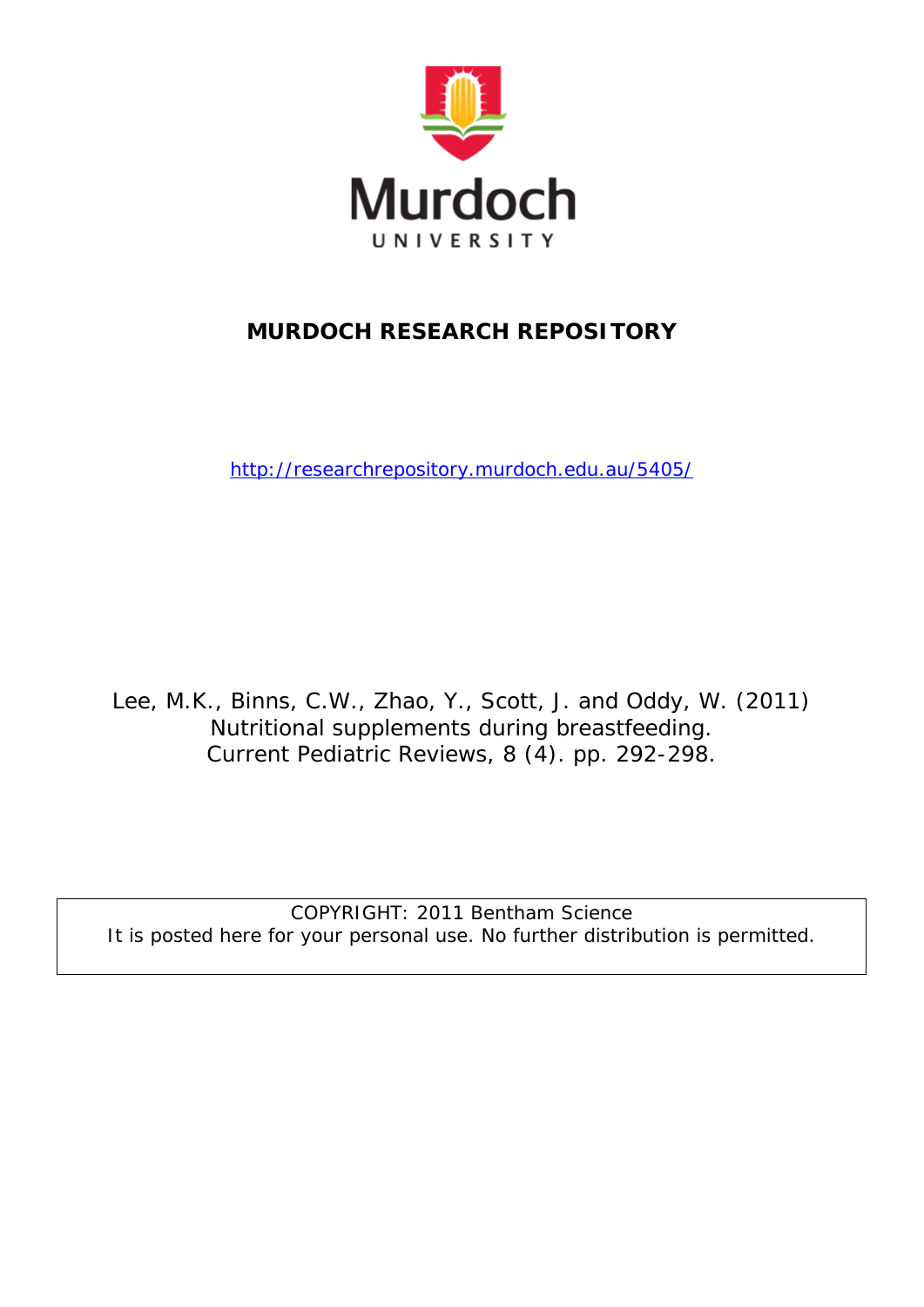## **Title:**

Nutritional supplements during breastfeeding

## **Authors:**

Mi Kyung Lee

Faculty of Health Sciences, Murdoch University, WA, Australia

\* Colin Binns

School of Public Health, Curtin University, WA, Australia

#### Yun Zhao

School of Public Health, Curtin University, WA, Australia

## Jane Scott

Faculty of Medicine, Flinders University, Adelaide, SA, Australia

# Wendy Oddy

Telethon Institute for Child Health, Centre for Child Health Research, University of Western Australia, WA, Australia

# **Corresponding author:**

## Prof Colin Binns

John Curtin Distinguished Professor of Public Health School of Public Health, Curtin University, Perth, Western Australia Address: GPO Box U1987, Perth, Western Australia 6845 Tel: +61 8 9266 2952 Fax: +61 8 9266 2958 c.binns@curtin.edu.au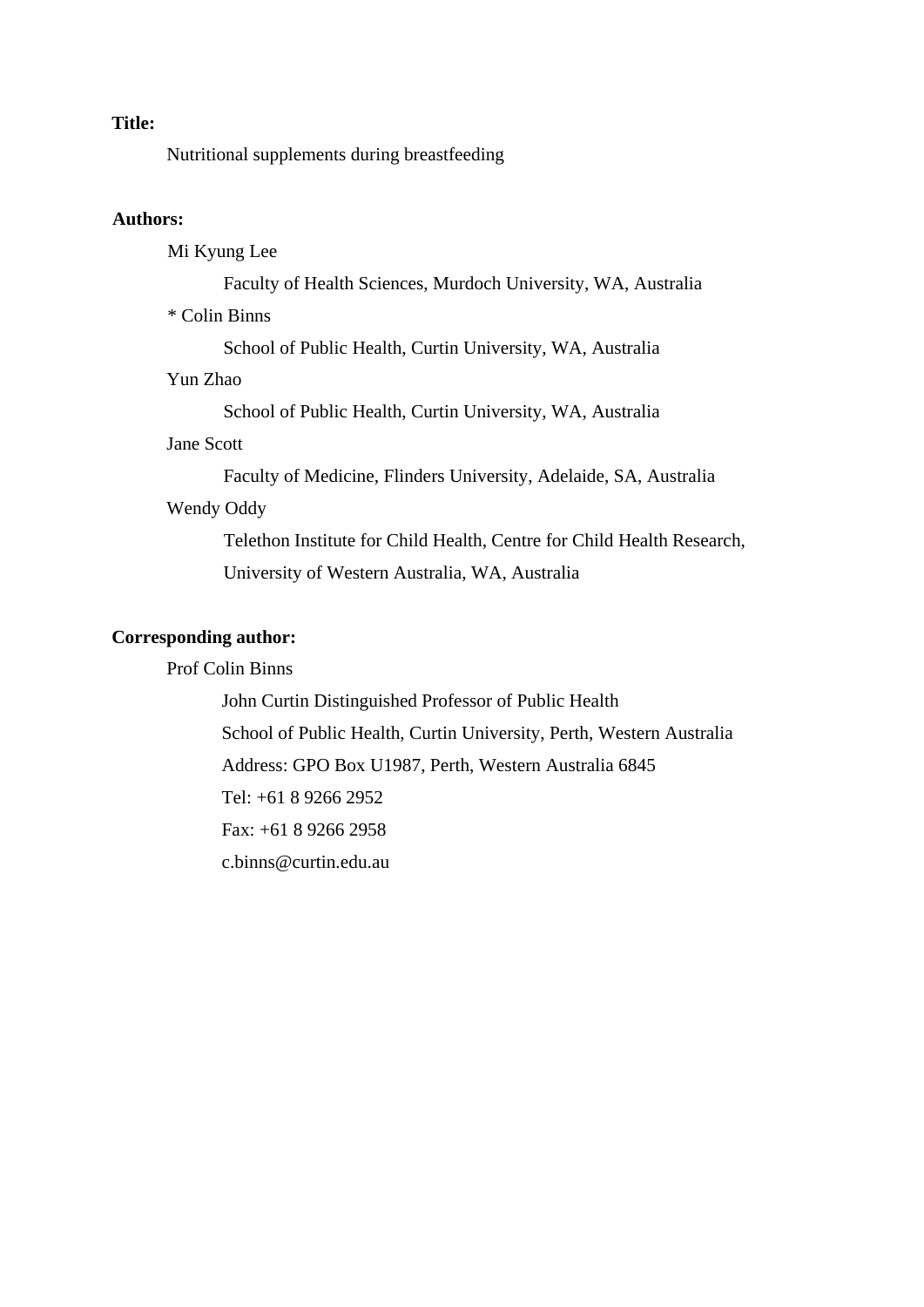## **Abstract**

Women who are breastfeeding have increased requirements for energy and nutrients. Nutritional requirements for lactation have been the subject of several international reports and are included in general nutrient requirements documents, including those of the USA, Australia, European Union and WHO. Recommendations are made for all pregnant women to take folic acid prior to becoming pregnant and during the first trimester of the pregnancy and iodine supplementation is recommended in Australia and many other countries during pregnancy and lactation. The current WHO/ICCIDD/UNICEF recommendation for daily iodine intake  $(250 \mu g)$  for lactating mothers) has been selected to ensure that iodine deficiency does not occur in the postpartum period and that the iodine content of the milk is sufficient for the infant's iodine requirement. While recommendations for nutritional supplements during pregnancy are specific, recommendations are usually less specific for lactation. The aim of this study was to review the use of supplements during lactation and to document the use of nutritional supplements in a cohort of mothers who are breastfeeding in Perth, Western Australia.

In the USA the limited data that is available suggest that supplement use during lactation is dependent on demographic, sociologic, and economic factors and that more women take supplements during pregnancy than during lactation. Data from the NHANES III study show that ethnicity and income predicted iron supplementation during lactation, with 77% of non-Hispanic white women reporting supplement use compared with 41% of non-Hispanic black or Mexican American women. Multivitamin-multimineral use was the most frequently reported dietary supplement (33%). In a cohort study of postpartum mothers in Australia the use of supplements fluctuated between 40% to 30%, with 35% still taking supplements a year after birth. During their pregnancy 78% of mothers took a folic acid supplement and 21% took an iron supplement. Mothers who took supplements were more likely to continue breastfeeding. More studies are needed to document supplement use by lactating mothers in different cultures and countries.

## **Keywords:**

Breastfeeding, nutritional supplements, dietary supplements, review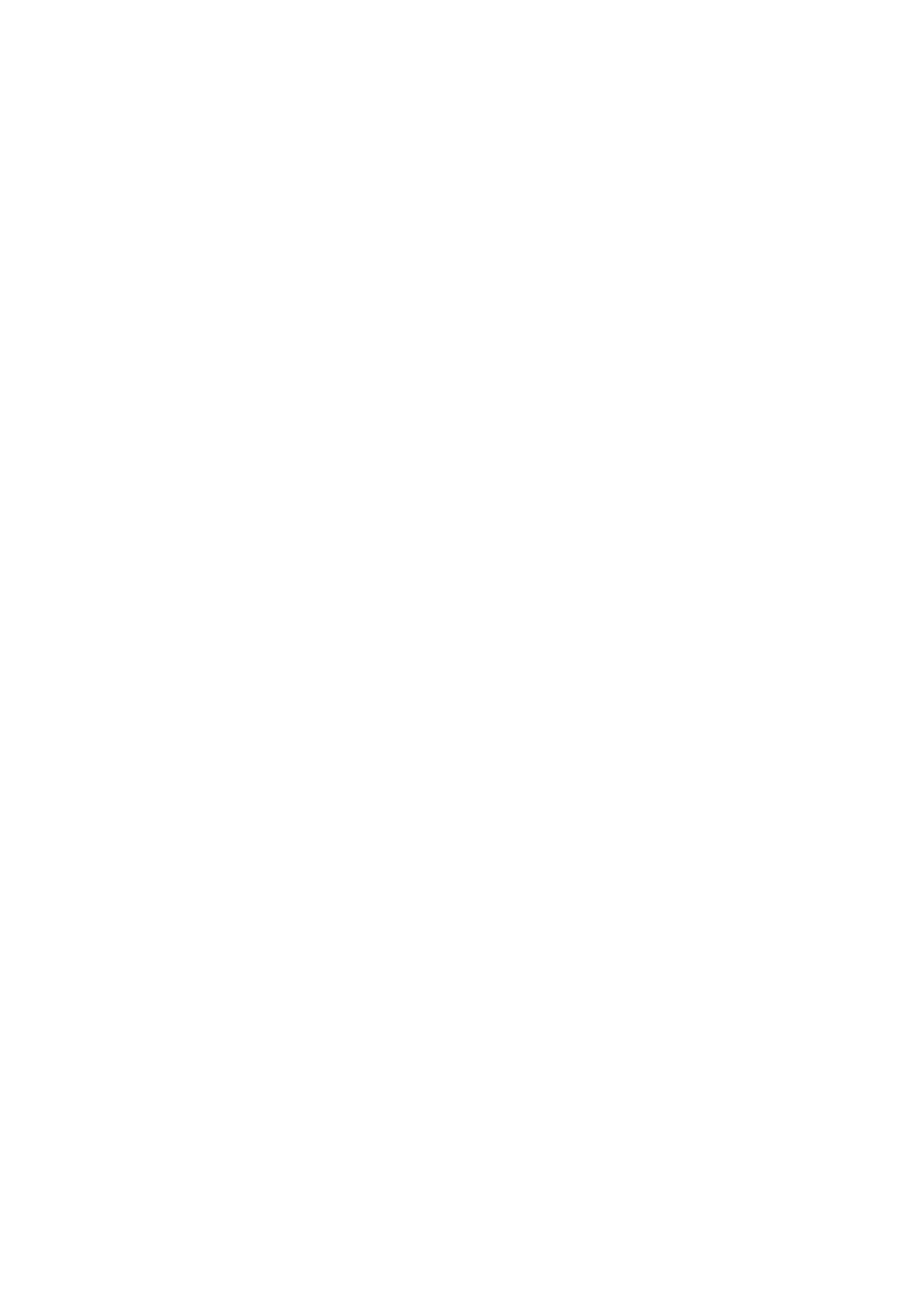#### **Introduction**

Breastfeeding is the recommended and natural way to feed all infants and during this period many mothers choose to take nutritional supplements. In the United States of America (USA), a dietary supplement is defined under the Dietary Supplement Health and Education Act of 1994 as a product that is intended to supplement the diet and contains any of the following dietary ingredients: a vitamin, a mineral, a herb or other botanical (excluding tobacco), an amino acid, a concentrate, metabolite, constituent, extract, or combination of any of the above. It must also be intended for ingestion in a pill, capsule, tablet, powder or liquid form. It must not be represented for use as a conventional food or as the sole item of a meal or diet and should be labelled as a "dietary supplement" [\(1\)](#page-17-0). Similar definitions are in use in other countries, the main elements being that they are supplements taken in the belief by consumers that additional minerals, vitamins, herbs or other substance may enhance their health.

Nutritional requirements for lactation have been the subject of several international reports and are included in general nutrient requirement documents including those of the USA, Australia, European Union and the World Health Organisation (WHO) [\(2,](#page-17-1) [3\)](#page-17-2). For example, additional energy is also needed in lactation to cover the production of breastmilk. The additional needs in lactation need to be estimated from average volume and composition of breastmilk. The average additional requirement in lactation may be taken as an extra 2.0–2.1 MJ/day, assuming full breastfeeding in the first six months and partial breastfeeding thereafter [\(4\)](#page-17-3). There are similarly increased requirements of around one third additional for protein, long-chain polyunsaturated fatty acids (LCPUFA) and B group vitamins. For vitamins A, C and E, iron and zinc, requirements are increased. For vitamin D, calcium and phosphate, recommendations remain the same as for non-pregnant women, but more recent studies suggest that an increase in Vitamin D may be needed [\(5,](#page-17-4) [6\)](#page-17-5). Details of requirements for selected nutrients for women during lactation are shown in Table **1**, based on the Australian Nutrient Reference Values which are a revision of the most recent USA documents [\(3\)](#page-17-2).

In addition to dietary supplements in many cultures there are specific foods that are encouraged during pregnancy or other foods that are subject to cultural taboos. These foods that are a part of a normal diet will not be discussed in this paper.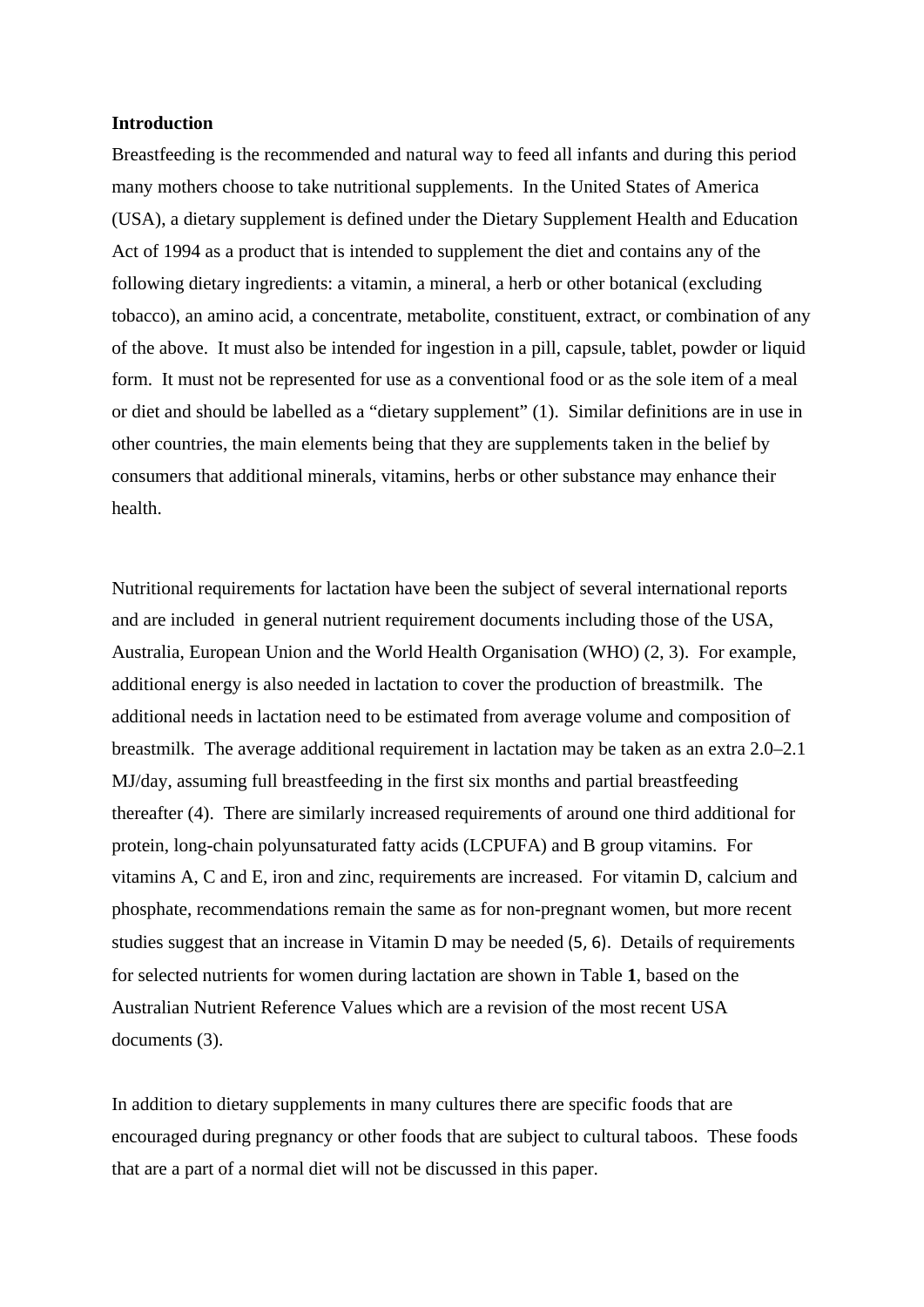Information on the use of supplements during lactation was reviewed and a cohort study undertaken in Perth, Western Australia was subject to further analysis. The aim of this study was to review the use of supplements during lactation and to document the use of nutrition supplements in a cohort of mothers who are breastfeeding.

### **Methodology**

A search was undertaken of the electronic databases PubMed, Web of Knowledge, CINAHL and the Cochrane Library for reviews published between January 2000 and May 2011. Studies were limited to the English language using the keywords 'lactation', 'breastfeeding', 'developed country', 'nutrition' and 'supplements'. Any study design was eligible for consideration. Studies using animal models were excluded. The combined search of the databases located 110 references. Abstracts of these articles were retrieved and evaluated to determine whether articles met the inclusion criteria. Most articles dealt with theoretical discussions of nutritional need or individual trials of supplementation. Reviews of community rates of supplementation during breastfeeding were uncommon and only three papers were located. While the main findings of these papers are reported in the results and discussion most of the paper will be devoted to a further analysis of questions on supplement usage in the Perth Infant Feeding Survey.

Perth is a city of 1.5 million people and the larger metropolitan area contains 70% of the state of Western Australia's population. The nearest large city is more than 1500 km distant. The subjects were 587 women recruited from two maternity hospitals in Perth located in suburban areas approximately 20 km from the city centre. The purpose of the study was explained to the mothers and those who gave consent were asked to complete a baseline questionnaire just prior to, or shortly after, discharge from hospital. The cohort was consecutive, unselected mothers who delivered babies during the study period. The study was approved by the Curtin University Human Ethics Research Committee and the Research Ethics Committees of both of the hospitals. Women were followed up by telephone interview at 4, 10, 16, 22, 32, 40 and 52 weeks postpartum. Data collected included breastfeeding, factors associated with the initiation and duration of breastfeeding and whether mothers were taking any nutritional supplement.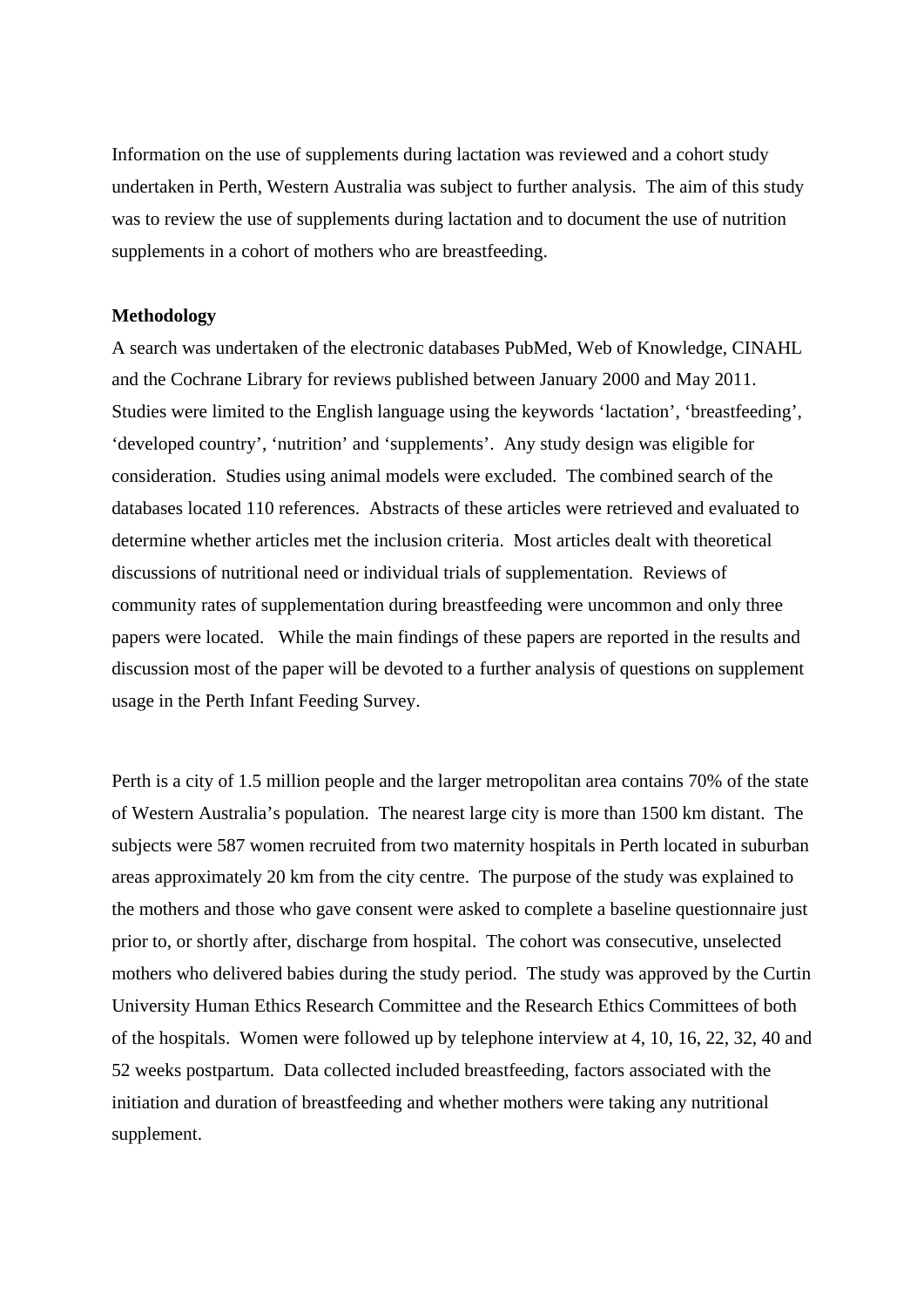The breastfeeding definitions used in this study are consistent with standard WHO definitions and are recommended by the Australian Food and Nutrition Monitoring Unit [\(7\)](#page-17-6). An 'exclusively breastfed' infant has received only breastmilk since birth, except for prescribed medications. A 'fully breastfed' infant is one that receives breastmilk as the main nutrient source, with or without water, water-based drinks, fruit juice or oral rehydration solutions but does not receive any other fluids (including artificial baby milk) or solids. 'Any breastfeeding' implies that the infant is receiving some breastmilk.

Statistical analysis was undertaken using the Statistical Package for Social Science (SPSS; IBM Corp, Somers, NY, USA) for Windows Version 17.0. Initially tables of descriptive statistics were developed. The breastfeeding rates were estimated using life-table method and compared by Wilcoxon (Gehan) test. The association between any breastfeeding duration and the use of nutritional supplements was analysed using multiple Cox proportional hazard regression and those variables previously found to be significant indicators of breastfeeding initiation and duration by the research team [\(8,](#page-17-7) [9\)](#page-17-8) were included in the regression modelling procedure. The regression was carried out on those women who were still breastfeeding at the discharge time and the final model was obtained using backward elimination procedure. P values < 0.05 were considered as statistically significant.

#### **Results**

There have been only limited reviews of the use of nutritional supplements in lactation and they usually overlap with pregnancy or non-lactating, non-pregnant women including from the USA the National Health and Nutrition Examination Surveys (NHANES) and the Australia data from the 1995 National Nutrition Survey [\(10-12\)](#page-17-9). In the USA the limited data that is available suggest that supplement use during lactation is dependent on demographic, sociologic, and economic factors. More women take supplements during pregnancy than during lactation [\(11\)](#page-17-10). Data from the NHANES III study show that ethnicity and income predicted iron supplementation during lactation, with 77% of non-Hispanic white women reporting supplement use compared with 41% of non-Hispanic black or Mexican American women.Women in the higher socio-economic groups were more than twice (P< 0.001) as likely as poorer women to take iron supplements during this time period [\(11\)](#page-17-10).

While there have been many studies of dietary supplementation during pregnancy there have been fewer studies of the prevalence and results of supplementation during lactation. Iron is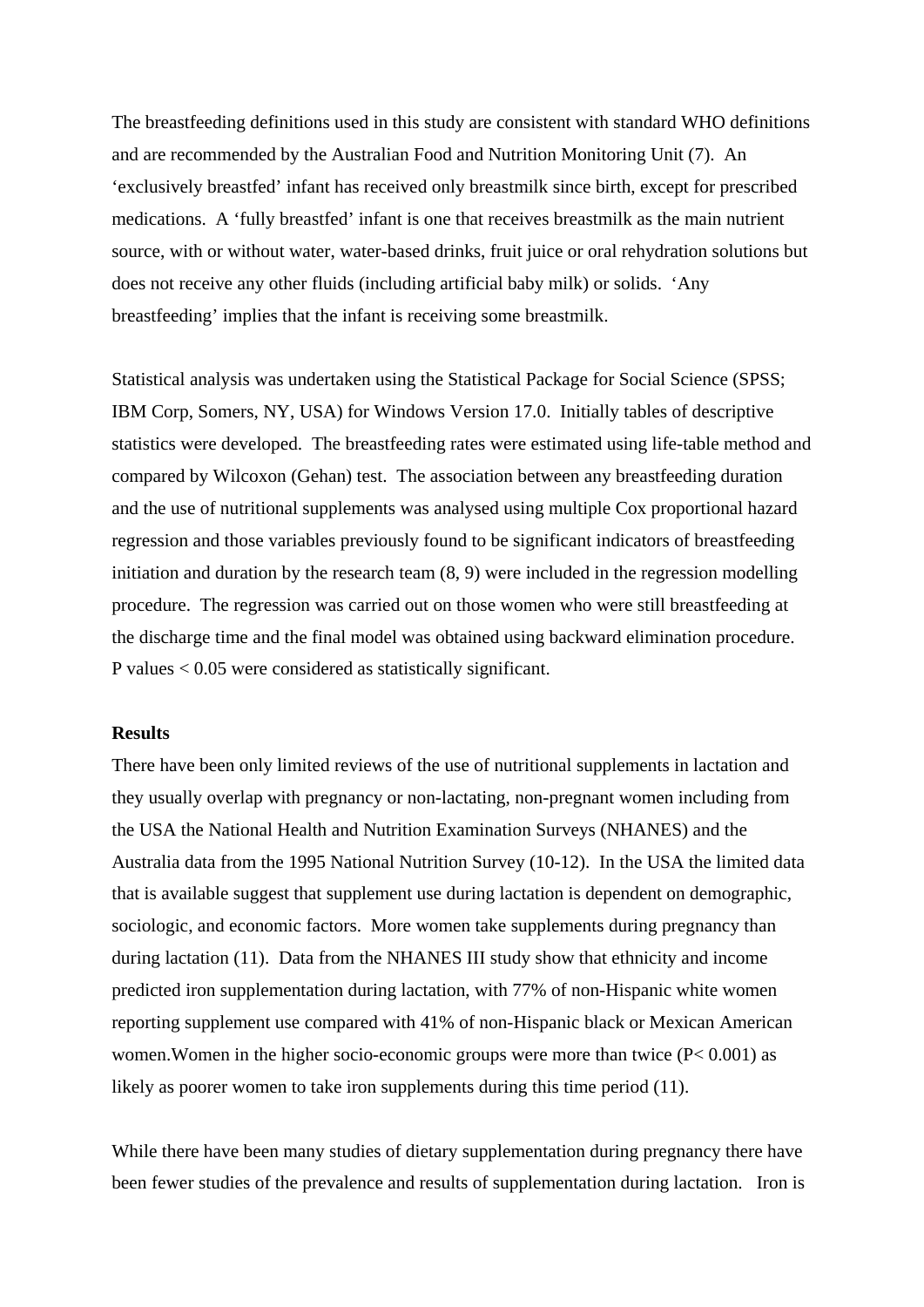the most common nutrient that is deficient in women and supplementation is commonly recommended during pregnancy [\(13\)](#page-17-11). The US Centers for Disease Control and Prevention (CDC) recommends starting oral, low-dose (30 mg/day) supplements of iron at the first prenatal visit and encouraging pregnant women to eat iron-rich foods and foods that enhance iron absorption [\(13\)](#page-17-11). Recommendations are also made for all pregnant women to take folic acid prior to becoming pregnant and during the first trimester of the pregnancy. Similar recommendations for pregnancy are made in other countries, but recommendations for lactation are usually less specific. A Cochrane systematic review acknowledges the problem of lactational anaemia and advocates for more randomised controlled trials of treatment options [\(14\)](#page-17-12).

An adequate concentration of iodine in breastmilk is essential for optimal development of the infant, particularly of the nervous system. The WHO estimates that two billion people live in areas with some degree of deficiency in iodine [\(15\)](#page-17-13). The current WHO, International Council for the Control of Iodine Deficiency Disorders (ICCIDD) and United Nations Children's Fund (UNICEF) recommendation for daily iodine intake (250 µg for lactating mothers) has been selected to ensure that iodine deficiency does not occur in the postpartum period and that the iodine content of the milk is sufficient for the infant's iodine requirement. [\(16\)](#page-17-14). Recommendations are also made by the American Thyroid Association for Iodine supplementation in lactation [\(17\)](#page-17-15). Supplements of 150  $\mu$ g/d of iodine are recommended in Australia as safe and effective for pregnant and breastfeeding women [\(18\)](#page-17-16).

Calcium requirements for women are commonly in excess of dietary intakes and in the general population in the USA and it is estimated that 43% of the population used calcium supplements [\(19\)](#page-17-17). Separate estimates are not available for lactating mothers who are included with women in general, but 52% of women in the 30-50 year age groups took supplements [\(19\)](#page-17-17). For vitamin D, the proportion of women in this age group taking supplements was 34%. There is increasing evidence of the need for vitamin D supplementation during lactation [\(5,](#page-17-4) [6\)](#page-17-5). Vitamin A supplementation has been shown to be of great benefit during pregnancy in developing countries, but during the postpartum period a Cochrane review has not shown any benefit [\(20\)](#page-17-18).

Studies of breastfeeding outcomes have shown improvement in cognitive development of infants who are breastfed, possibly due to LCPUFA (long chain polyunsaturated fatty acids)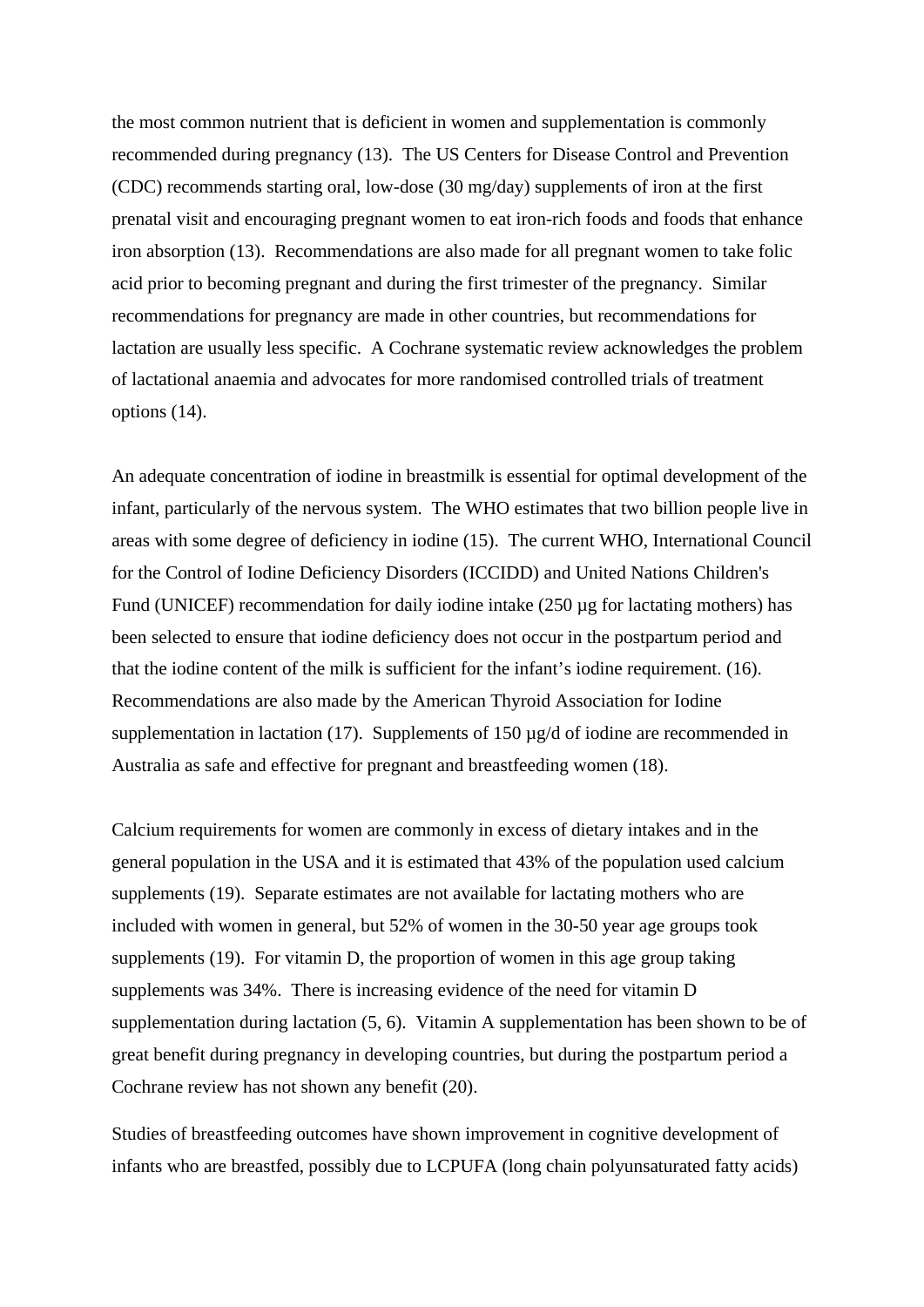in breastmilk [\(21,](#page-17-19) [22\)](#page-17-20). Several trials of supplementation of breastfeeding mothers with LCPUFA have been undertaken to improve the intakes of these substances [\(23,](#page-18-0) [24\)](#page-18-1). . Danish mothers (n =122) were randomized to fish oil (1.5  $g/d$  (ω–3) LCPUFA) or olive oil supplementations during the first four months of lactation. When examined at seven years the infants in the fish oil group had significantly higher blood pressures, suggesting that caution is needed in such interventions [\(23\)](#page-18-0). A review of experimental studies of docosahexaenoic acid (DHA) supplementation of mothers during lactation has found a need for better designed and larger studies before a definite conclusion on benefit to mother or infant can be made [\(25\)](#page-18-2). However the studies that are available do suggest that DHA may be a conditionally essential nutrient for optimal infant or child outcome.

Vitamin A supplementation of lactating mothers and of infants at the time of routine vaccinations have both been suggested as measures to prevent deficiency among infants. A large (9424 mother-infant pairs) multicenter randomized, double-blind, placebo-controlled trial was conducted in Ghana, India and Peru to determine the effect of maternal vitamin A supplementation on breastmilk retinol content and of maternal and infant supplementation on infant vitamin A status. Maternal supplementation improved breastmilk retinol status at two months, but the authors concluded that additional strategies are needed to improve vitamin A status of six to nine month old infants [\(26\)](#page-18-3). A meta-analysis of available studies found that there was no evidence of a mortality or morbidity benefit to infants following postpartum vitamin A supplementation [\(27\)](#page-18-4).

There has been an increase in USA dietary supplement use over time since the 1970s, including during lactation [\(10\)](#page-17-9). In NHANES III supplement use was reported by 49% of the US population (44% of males, 53% of females). Multivitamin-multimineral use was the most frequently reported dietary supplement (33%) [\(10\)](#page-17-9). In the year ended 2000, Australians spent AU\$1671 million on dietary supplements, herbal medicines and natural products, which exceeded the expenditure on pharmaceutical drugs [\(28\)](#page-18-5).

In the Perth Infant Feeding Study II (PIFSII) a total of 1068 women were eligible to participate, of whom 870 were contacted and 587 women completed the baseline questionnaire. A total of 551 (93.9%) women reported any breastfeeding, on discharge [\(8\)](#page-17-7). In addition, 45.9% of all women reported any breastfeeding at six months [\(29\)](#page-18-6). The majority participants were between 20-34 years old, had high school or above education, Australia or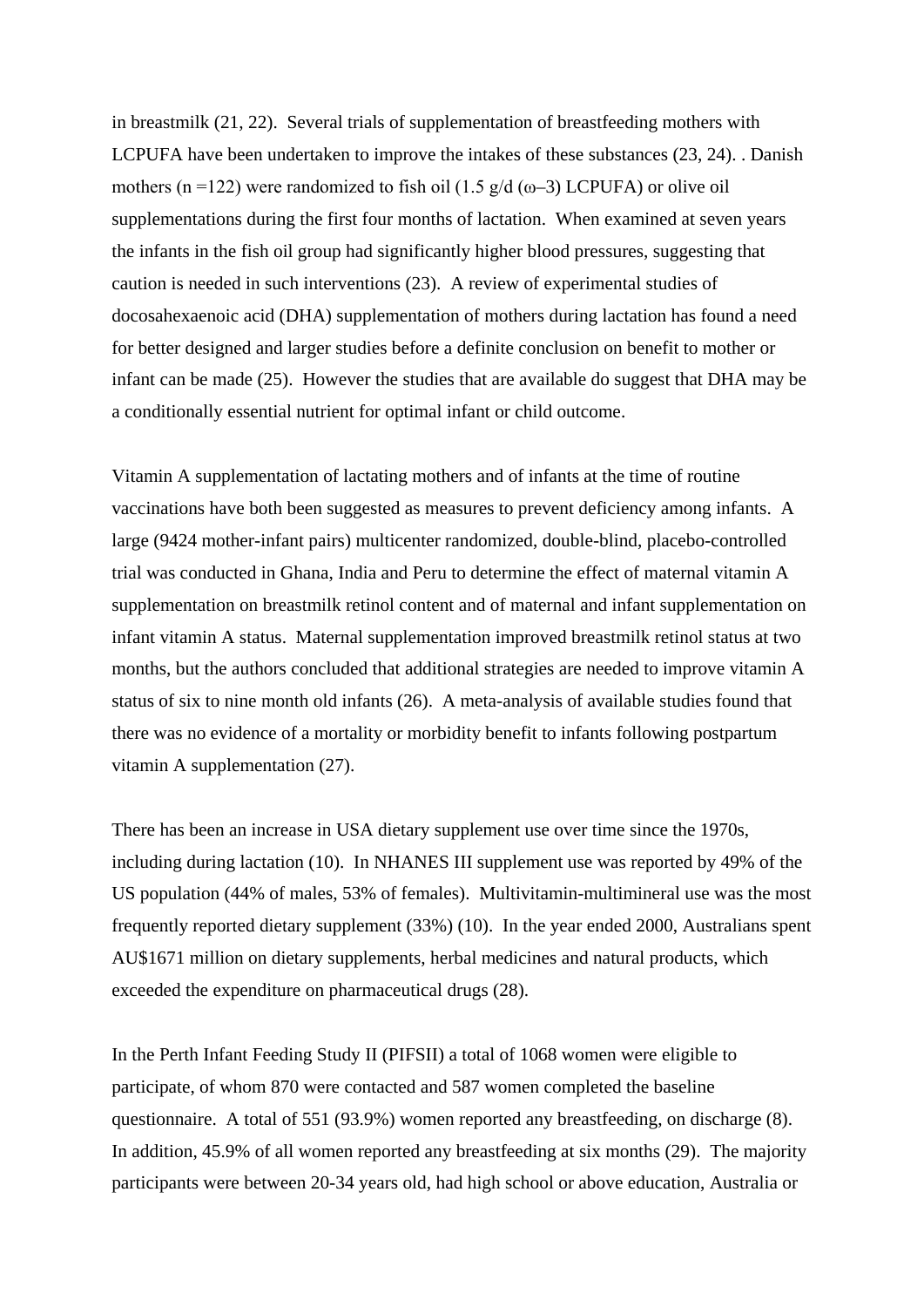New Zealand born and married. There were no significant differences in demographics between participants and non-participants, except that the non-participants were more likely to be in other kind of marital status than in married or defacto relationship. Detailed sociodemographic characteristics of participants in the PIFSII are shown in Table 2.

During their pregnancy 78% of mothers took a folic acid supplement and 21% took an iron supplement. After the birth of their infant many mothers continued to take nutritional supplements, and the use fluctuated between 40% to 30%, with 35% still taking supplements a year after birth (See Table 3). The major categories of supplements that were taken are also shown in Table 3. The most common supplements taken were iron, multivitamin preparations and calcium. In addition to these common types of supplements more than 40 other types of supplements were recorded, but most were taken by only a small number of mothers. For example, one mother took a garlic supplement throughout and another used a ginger supplement.

The mothers who took supplements during lactation had significantly higher 'any breastfeeding rates' up to six and 12 months than the group of never taking any supplements after birth (See Table 4). This is also true for fully breastfeeding rates up to six and 12 months. No significant differences in exclusive breastfeeding rate up to six months were found between the two groups. In Figure 1  $& 2$  the results of the multiple Cox proportional hazard regression show that mothers who took vitamins plus minerals after giving birth were less likely to stop any breastfeeding up to six months compared to those never took any supplements, after controlling for likely confounders. No statistically significant associations were found between the types of supplement taken versus other breastfeeding durations.

## **Discussion**

A high proportion of Australian mothers (greater than one third) took nutritional supplements during lactation. Although no similar studies were located in from other countries, it is likely that similar results are applicable to other developed countries. While there is an association between taking supplements and breastfeeding rates, there is no evidence that this is a causal relationship. There have been no previous published reports of a relationship between taking nutritional supplements and breastfeeding duration. Further studies will be required to verify this relationship and to document any possible causal pathways.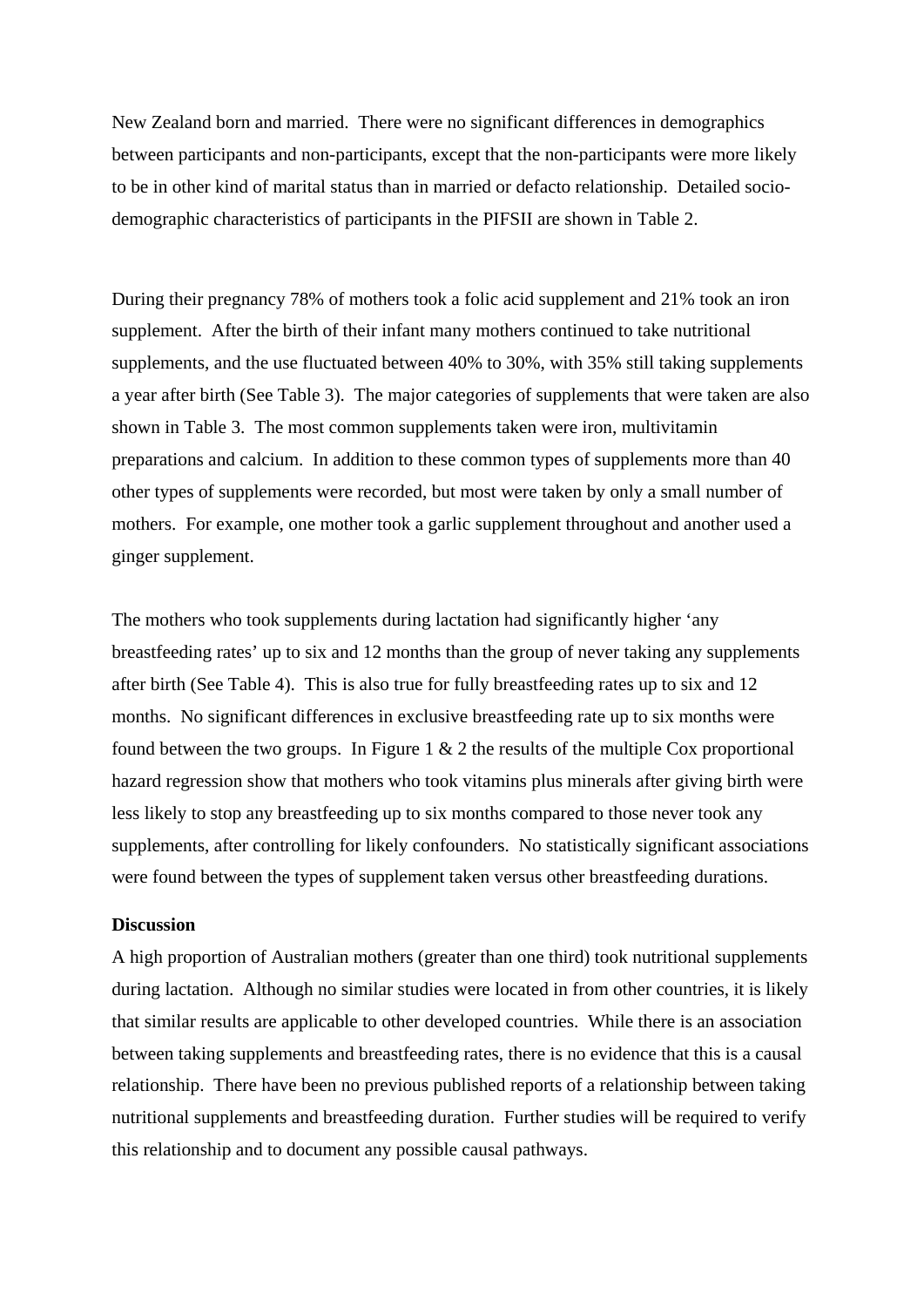Recently the National Health and Medical Research Council (NHMRC) and the American Thyroid Association have recommended that mothers should take an iodine supplement of 150 μg/d while pregnant or breastfeeding [\(17\)](#page-17-15). At the time of this study no mothers reported taking iodine supplements, but small amounts of iodine are commonly included in multivitamin/mineral supplements, but not in the recommended amount.

Recommendations concerning nutritional supplement use during lactation are not consistent. However, the Institute of Medicine, in its report addressing nutrition during lactation, recommended that lactating women be encouraged to obtain their nutrients from a well balanced, varied diet rather than from vitamin and mineral supplements [\(30\)](#page-18-7). For women whose eating patterns lead to a very low intake of one or more nutrients, individualized dietary counselling is preferred and dietary supplementation may be necessary. For example, vegans might be advised to take vitamin  $B_{12}$  supplements daily, and those who avoid all dairy products might be advised to take calcium and vitamin D supplements [\(11\)](#page-17-10).

#### **Limitations of the study**

The PIFSII participants all came from government hospitals is a limitation of this study. However, there was no significant difference in maternal age and level of education between participant and non -participants, suggesting that the sample was representative of the population from which it was drawn. The sample does not include rural mothers. There were a large variety of supplements taken by the mothers and further studies are needed to provide more details of the types of supplements and the reasons for their choices.

#### **Conclusions**

A high proportion of mothers take nutritional supplements while breastfeeding, but fewer than while pregnant. The large variety of supplements being used while breastfeeding suggests the need for firm recommendations and education on nutritional requirements during pregnancy and lactation.

## **Acknowledgements**

The PIFSII was funded by the Australian Government Department of Health and Ageing, Canberra, Australia. We extend a special thanks to all the participants and staff involved in this study.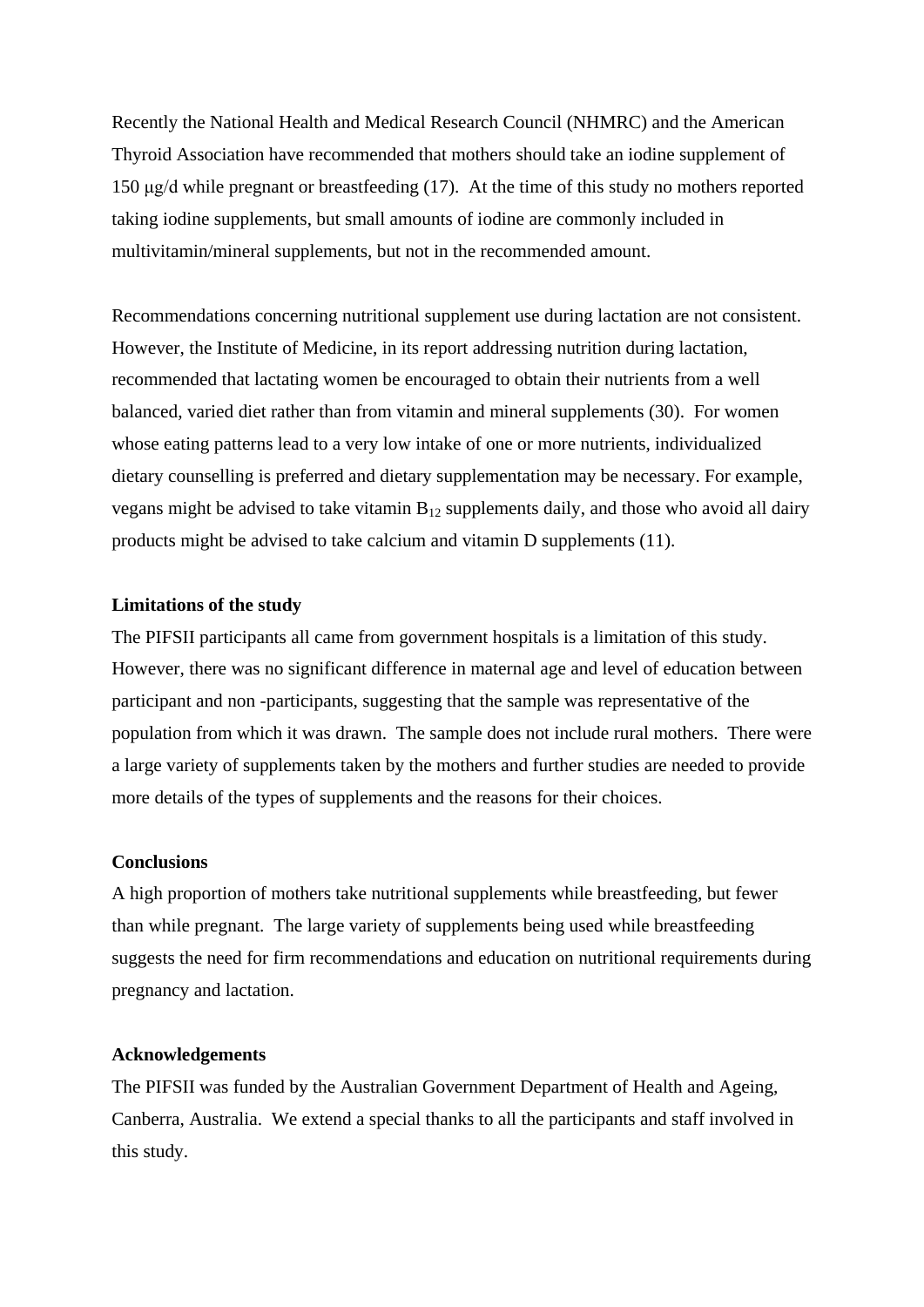Table **1**: Requirements for selected nutrients during lactation [\(3\)](#page-17-2).

|                       | <b>EAR</b>           | <b>RDI</b>        | AI            |  |  |
|-----------------------|----------------------|-------------------|---------------|--|--|
|                       |                      |                   |               |  |  |
| Thiamin               | All ages 1.2 mg      | All ages 1.4 mg   |               |  |  |
|                       | <b>CV 10%</b>        |                   |               |  |  |
| Folate                | All ages 450 µg      | All ages 500 µg   |               |  |  |
|                       | <b>CV 10%</b>        |                   |               |  |  |
| Vitamin A as retinol  | 14-18 yrs 780 µg     | 14-18 yrs 1100 μg |               |  |  |
| equivalents           | 19-50 yrs 800 µg     | 19-50 yrs 1100 μg |               |  |  |
|                       | <b>CV 20%</b>        |                   |               |  |  |
| Vitamin C             | 14-18 yrs 58 mg      | 14-18 yrs 80 mg   |               |  |  |
|                       | 19-50 yrs 60 mg      | 19-50 yrs 85 mg   |               |  |  |
|                       | <b>CV 20%</b>        |                   |               |  |  |
| Vitamin D             |                      |                   | All ages 5 µg |  |  |
| *Zinc                 | 14-18 yrs 9 mg       | 14-18 yrs 11 mg   |               |  |  |
|                       | 19-50 yrs 10 mg      | 19-50 yrs 12 mg   |               |  |  |
| $*$ <sup>*</sup> Iron | 14-18 yrs 7 mg       | 14-18 yrs 10 mg   |               |  |  |
|                       | 19-50 yrs 6.5 mg     | 19-50 yrs 9 mg    |               |  |  |
|                       | <b>CV 30%</b>        |                   |               |  |  |
| Calcium               | 14-18 yrs 1050 mg    | 14-18 yrs 1300 mg |               |  |  |
|                       | 19-50 yrs 840 mg     | Women 1000 mg     |               |  |  |
|                       | <b>CV 20%</b>        |                   |               |  |  |
| Iodine                | All ages $190 \mu g$ | All ages 270 µg   |               |  |  |
|                       | <b>CV 20%</b>        |                   |               |  |  |

CV= coefficient of variation

\* Absorption of zinc is lower from vegetarian diets so intakes will need to be up to 50% higher.

\*\* Absorption of iron is lower from vegetarian diets so intakes will need to be up to 80% higher.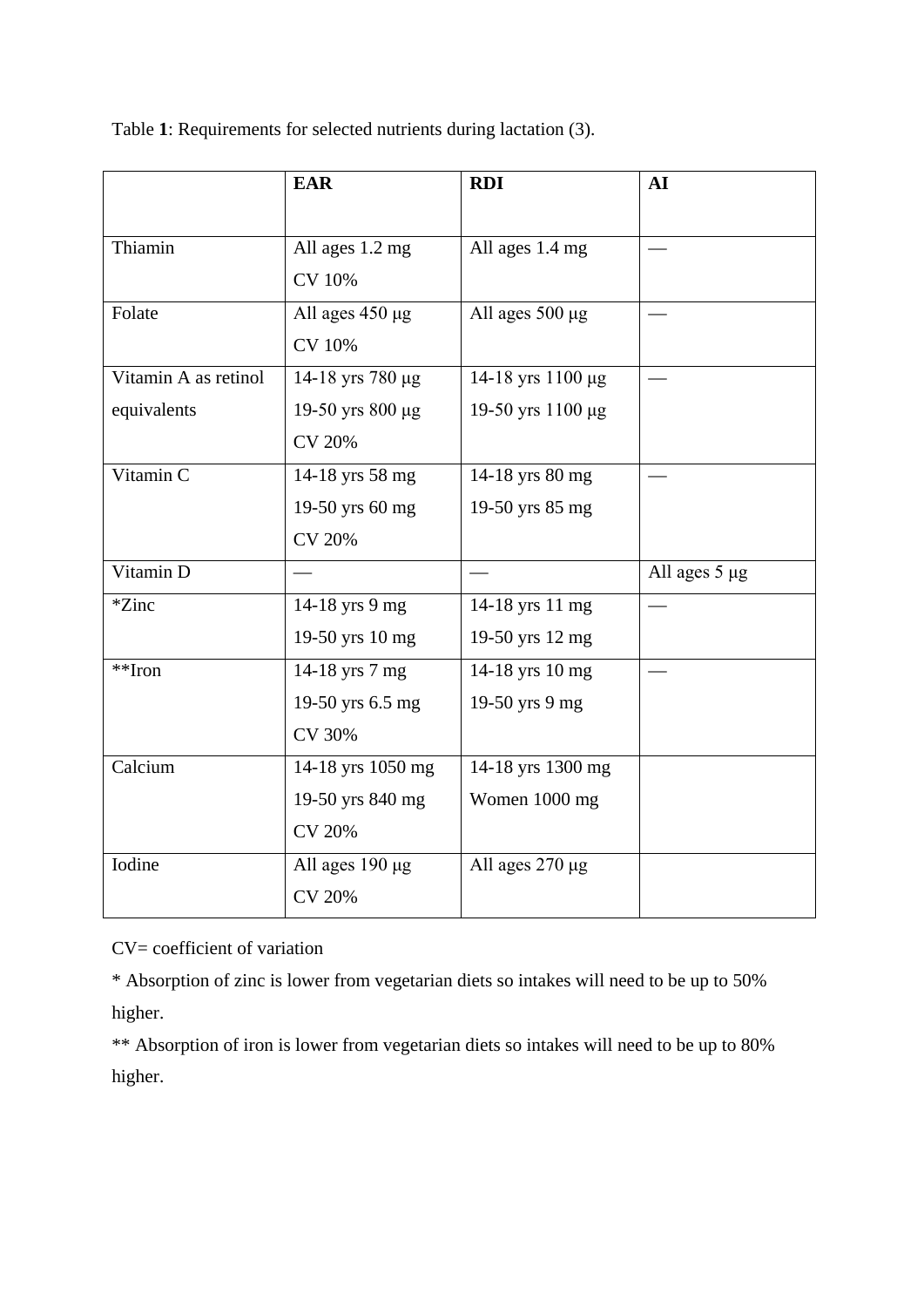| Characteristic              | Participating |               | Non-participating <sup>c</sup> |               | P value          |
|-----------------------------|---------------|---------------|--------------------------------|---------------|------------------|
|                             | $(n=587)$     |               | $(n=233)$                      |               | where            |
|                             | $\mathbf n$   | $\frac{6}{6}$ | $\mathbf n$                    | $\frac{9}{6}$ | significant<br>d |
| Age, yrs                    |               |               |                                |               |                  |
| < 20                        | 32            | 5.5           | 19                             | 8.3           |                  |
| $20 - 24$                   | 124           | 21.1          | 55                             | 24.1          |                  |
| $25 - 29$                   | 169           | 28.8          | 68                             | 29.8          |                  |
| 30-34                       | 176           | 30.0          | 56                             | 24.6          |                  |
| $35+$                       | 86            | 14.7          | 30                             | 13.2          |                  |
| Total                       | 587           | 100.1         | 228                            | 100.0         |                  |
| <b>Education level</b>      |               |               |                                |               |                  |
| Did not complete high       | 222           | 37.8          | 102                            | 45.3          |                  |
| school                      |               |               |                                |               |                  |
| Completed high school or    | 296           | 50.4          | 105                            | 46.7          |                  |
| equivalent <sup>a</sup>     |               |               |                                |               |                  |
| Bachelors degree or higher  | 69            | 11.8          | 18                             | 8.0           |                  |
| Total                       | 587           | 100.0         | 225                            | 100.0         |                  |
| Country of birth            |               |               |                                |               |                  |
| Australia/NZ                | 428           | 73.2          | data not                       |               |                  |
| UK/Ireland                  | 53            | 9.1           | collected                      |               |                  |
| Other                       | 104           | 17.8          |                                |               |                  |
| Total                       | 585           | 100.1         |                                |               |                  |
| Marital status              |               |               |                                |               |                  |
| Married/Defacto             | 542           | 92.3          | 185                            | 82.2          | 0.000            |
| Other                       | 45            | 7.7           | 40                             | 17.8          |                  |
| Total                       | 587           | 100.0         | 225                            | 100.0         |                  |
| Number of previous children |               |               |                                |               |                  |
| None                        | 219           | 37.4          | 89                             | 38.9          |                  |
| One or more                 | 367           | 62.6          | 140                            | 61.1          |                  |
| Total                       | 586           | 100.0         | 229                            | 100.0         |                  |

Table **2**: Socio-demographic characteristics of mothers invited to participate in the Perth Infant Feeding Study Mark II.

<sup>a</sup> includes those with a trade or technical certificate/diploma.

 $<sup>b</sup>$  percentage totals may not add up to exactly 100 due to the effect of rounding.</sup>

 $\epsilon$  includes those who declined participation when first approached (but provided basic

information) as well as those who initially agreed to participate than failed to.

<sup>d</sup> significant differences were calculated using the Chi square test statistic at  $p \le 0.05$ .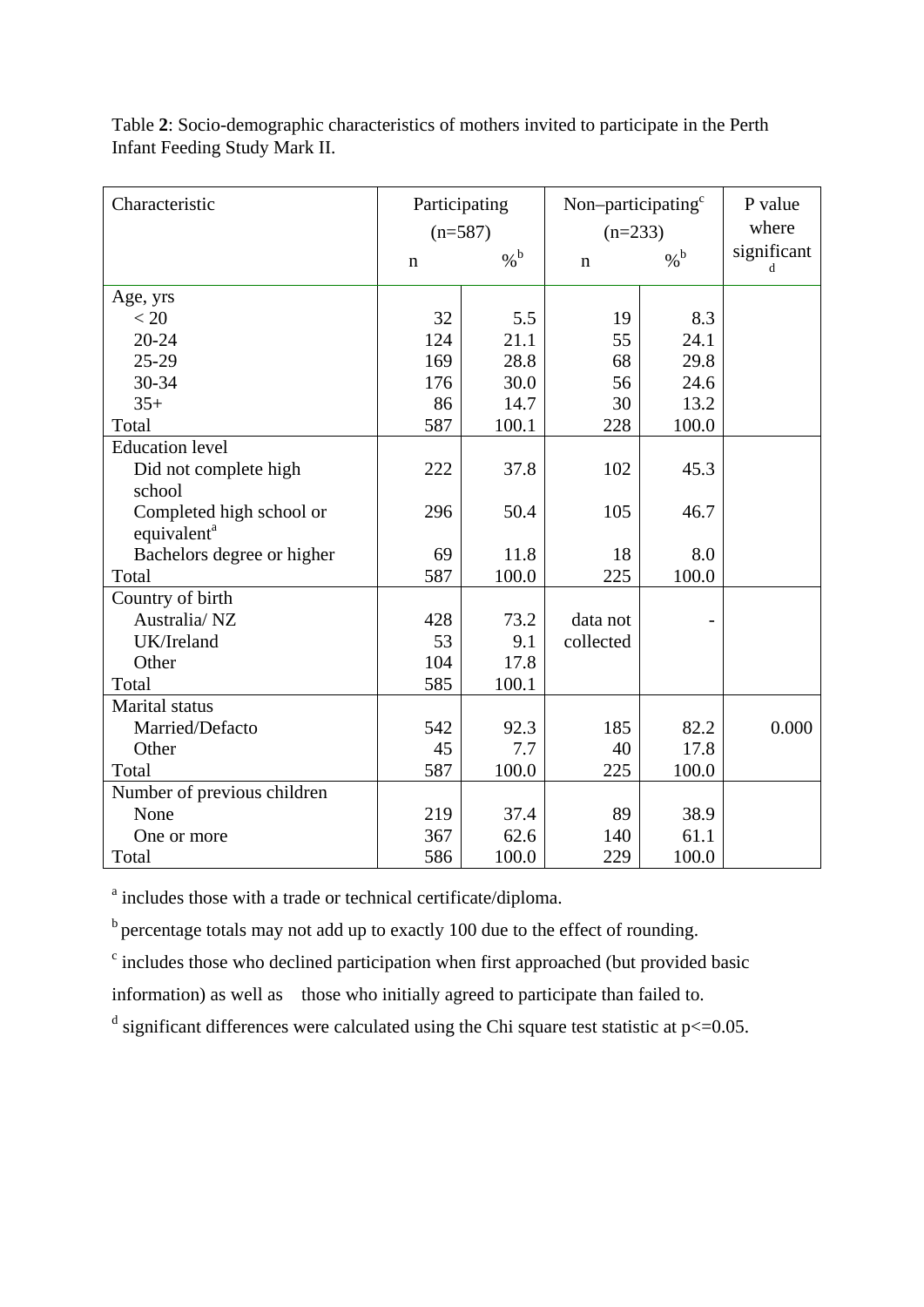Table **3**: Major supplement groups taken by mothers in the weeks following delivery [number (percentage)].

|                                                       | Week 4   | Week        | Week        | Week    | Week    | Week     | Week    |
|-------------------------------------------------------|----------|-------------|-------------|---------|---------|----------|---------|
|                                                       |          | 10          | 16          | 22      | 32      | 40       | 52      |
|                                                       |          |             |             | N(%)    |         |          |         |
|                                                       |          |             |             |         |         |          |         |
| <b>Took</b>                                           | 209      | 158         | 148         | 147     | 137     | 150      | 161     |
| supplement                                            | (39.9)   | (31.4)      | (30.6)      | (30.6)  | (29.7)  | (32.5)   | (35.5)  |
| 95% CI                                                | $35.9 -$ | $27.6 \sim$ | $26.9 \sim$ | $26.0-$ | $26.0-$ | $28.7 -$ | $31.6-$ |
|                                                       | 43.7     | 35.2        | 34.3        | 33.4    | 33.4    | 36.3     | 39.4    |
| <b>Vitamins</b>                                       | 25       | 19          | 25          | 27      | 29      | 29       | 38      |
|                                                       | (4.8)    | (3.8)       | (5.2)       | (5.6)   | (6.3)   | (6.3)    | (8.4)   |
| <b>Minerals</b>                                       | 59       | 32          | 25          | 28      | 15      | 23       | 17      |
|                                                       | (11.4)   | (6.4)       | (5.2)       | (5.9)   | (3.3)   | (5.0)    | (3.8)   |
| <b>Vitamins</b>                                       | 103      | 86          | 79          | 72      | 66      | 59       | 73      |
| $+$ minerals                                          | (19.7)   | (17.1)      | (16.4)      | (15.1)  | (14.3)  | (12.8)   | (16.2)  |
| <b>Combinations</b>                                   | 22       | 20          | 19          | 18      | 26      | 39       | 32      |
| <b>of</b><br><b>Herbal/functio</b><br>nal foods/other | (4.2)    | (4.0)       | (3.9)       | (3.8)   | (5.6)   | (8.4)    | (7.1)   |
|                                                       |          |             |             |         |         |          |         |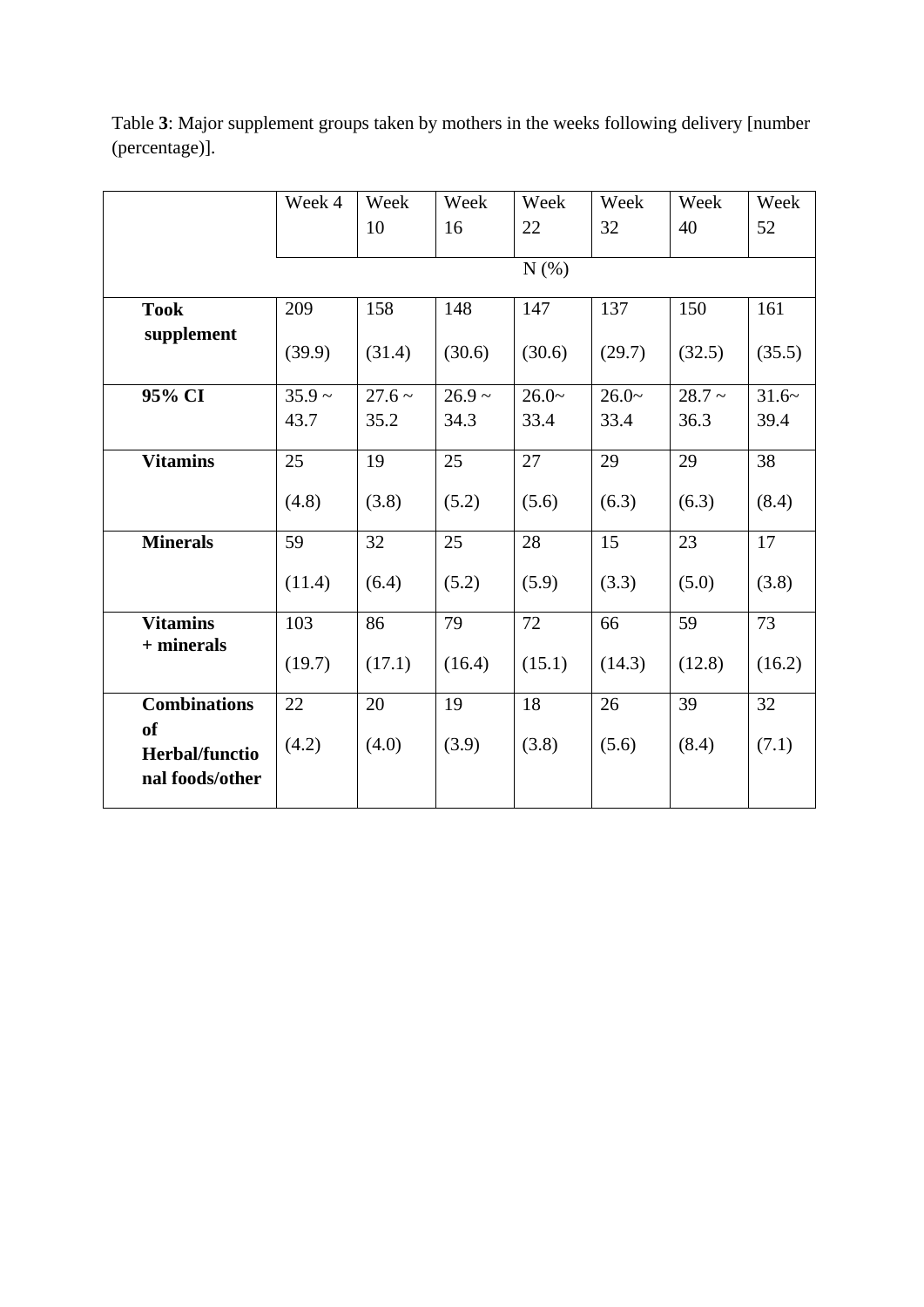Table 4: Association of supplement taking with the risk of discontinuing any breastfeeding<sup>\*</sup> *before 6 months* after adjustment for potential confounders in the Perth Infant Feeding Study Mark II.

| Event                            | <b>Crude HR</b><br>$(95\% \text{ CI})$ |                 | Adjusted HR*<br>$(95\% \text{ CI})$ |                    |  |
|----------------------------------|----------------------------------------|-----------------|-------------------------------------|--------------------|--|
| Not taking any<br>supplement     | 1                                      |                 |                                     |                    |  |
| Yes took some<br><b>Vitamins</b> | 0.977                                  | (0.605, 1.576)  | 0.559                               | (0.277, 1.129)     |  |
| Minerals                         | 1.204                                  | (0.746, 1.943)  | 1.361                               | (0.663, 2.793)     |  |
| Vitamins $+$ Minerals            | 0.613                                  | (0.427, 0.880)  | 0.479                               | (0.288, 0.797)     |  |
| Combination                      | 0.890                                  | (0.585, 1.355)  | 0.593                               | (0.326, 1.078)     |  |
|                                  |                                        |                 |                                     |                    |  |
| -2 log likelihood<br>(deviance)  |                                        | 2409.136 df = 4 |                                     | 1217.297 df = $21$ |  |

Adjusted HR: The variables controlled for the model were maternal age, infant sex, infant birth-weight, infant admitted in a special care nursery, maternal marital status, demand feeding, parity, attendance at antenatal classes, maternal IOWA score, mothers' occupations, age of infant when mother returned to work, maternal years of education, maternal country of birth, maternal grandmother's feeding preference, father's feeding preference, age by which dummy was introduced, time at which infant feeding method decided, how many times mother having breastfeeding problems in one year, if this pregnancy is planned or not, first feed, smoking status during pregnancy, delivery method, and the type of supplement taken in one year.

Non-significant variables in the final model were infant sex, infant birth-weight, infant admitted in a special care nursery, attendance at antenatal classes, mothers' occupations, maternal years of education, age by which dummy was introduced, time at which infant feeding method decided, and if this pregnancy is planned or not, delivery method. The regression was carried out on those women who were still breastfeeding at the discharge time and the final model was obtained using backward elimination procedure.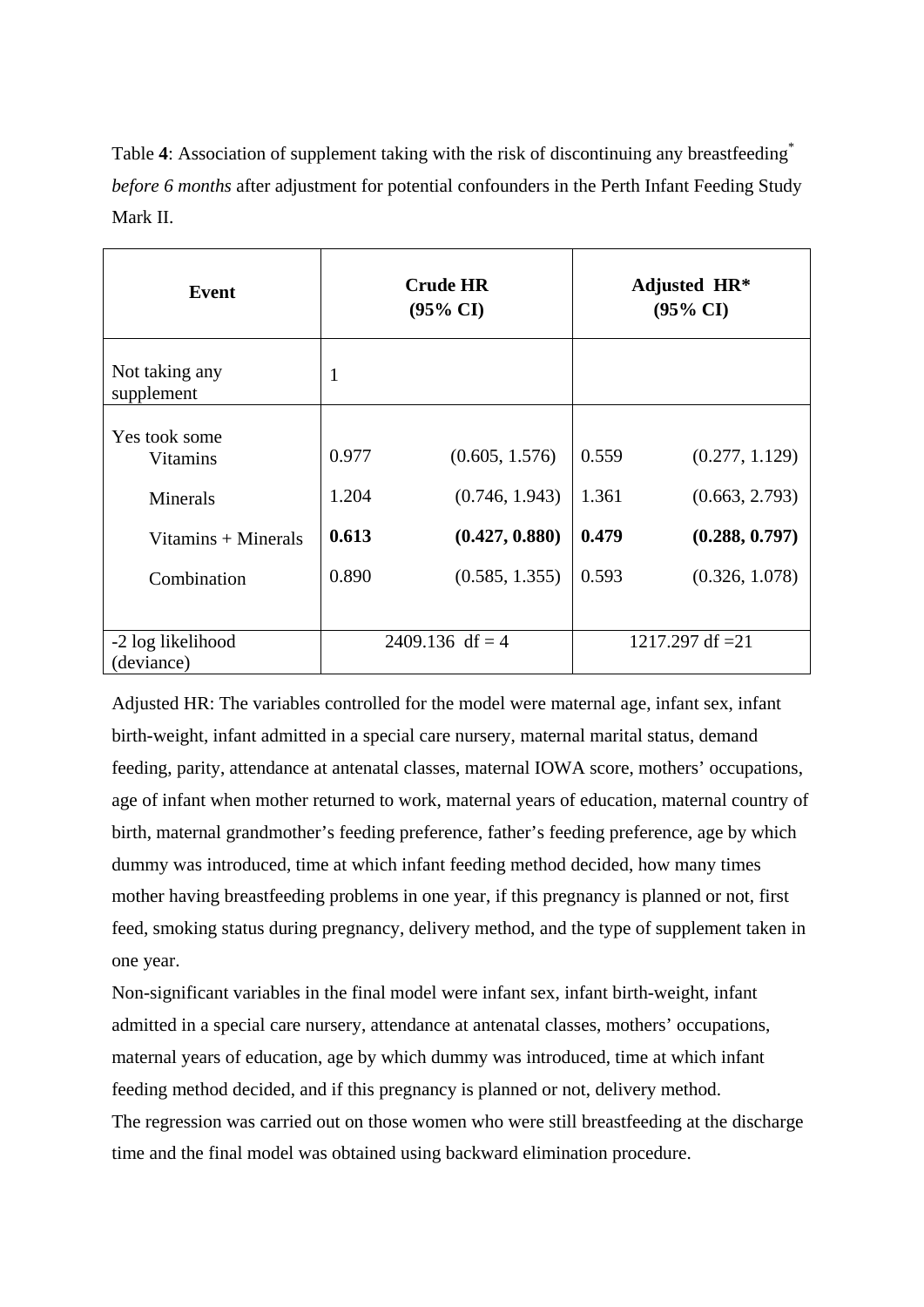

Figure **1**. Any breastfeeding duration up to12 months by the status of taking supplements.

- Overall comparison between groups was done by Wilcoxon (Gehan) test.  $P = 0.034$
- At week 4, the any breastfeeding rate for the group of taking supplements was found statistically significant higher than that for the group of never taking any supplements.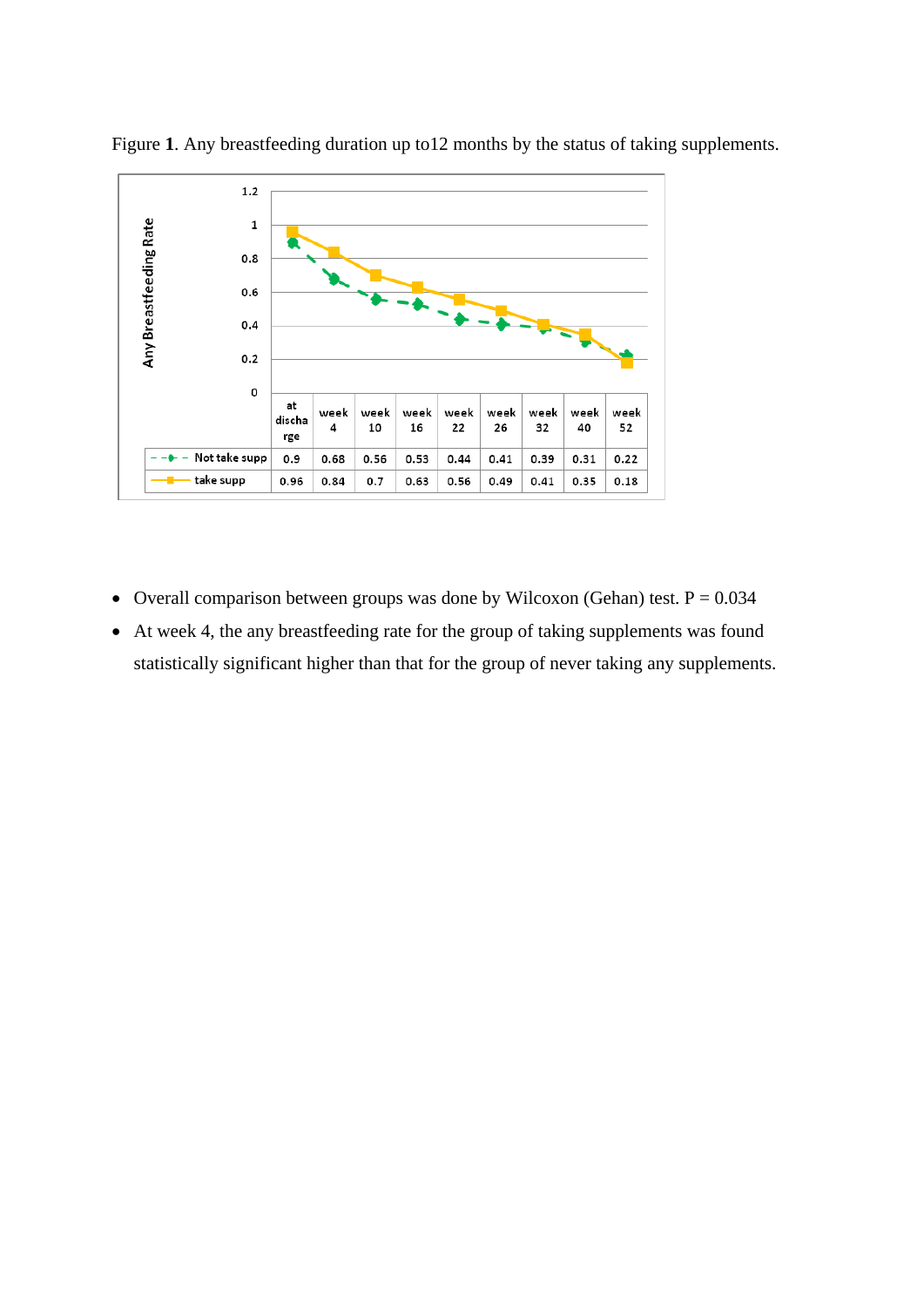

Figure **2**. Any breastfeeding duration up to12 months by the types of supplements taken.

- Overall comparison between groups was done by Wilcoxon (Gehan) test.  $p = 0.001$
- At discharge, week 4, 10, 16, and 22, the any breastfeeding rates for the group of taking vitamins plus minerals were found statistically significant higher than that for the group of never taking any supplements.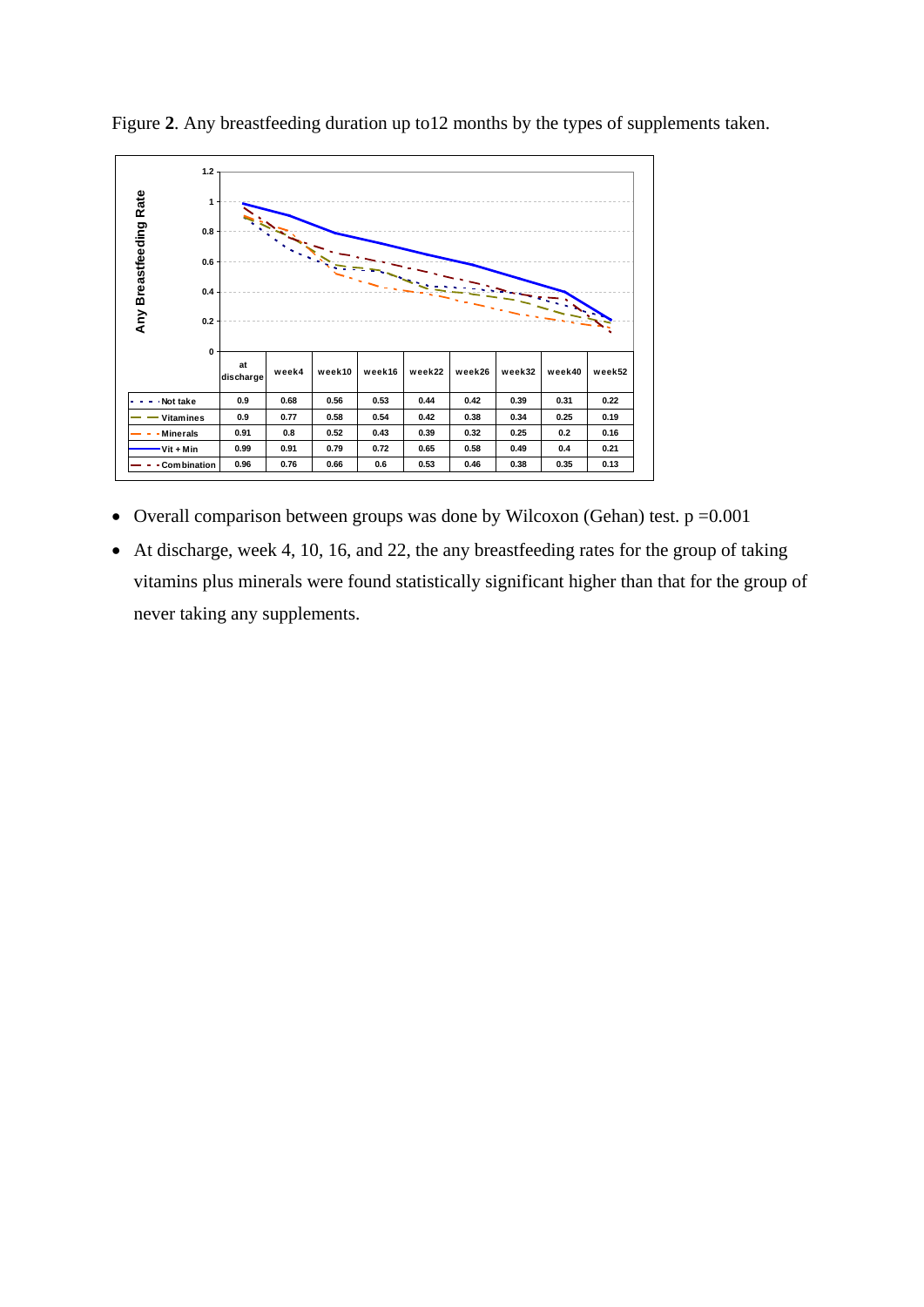# **References:**

<span id="page-17-0"></span>1. Food and Drug Administration. Overview of Dietary Supplements2009: Available from: [http://www.fda.gov/Food/DietarySupplements/ConsumerInformation/ucm110417.htm#what.](http://www.fda.gov/Food/DietarySupplements/ConsumerInformation/ucm110417.htm#what)

<span id="page-17-1"></span>2. Institue of Medicine. Dietary Reference Intakes Tables and Application. Washington DC: National Academy of Science; 2010. Available from:

[http://www.iom.edu/Activities/Nutrition/SummaryDRIs/DRI-Tables.aspx.](http://www.iom.edu/Activities/Nutrition/SummaryDRIs/DRI-Tables.aspx)

<span id="page-17-2"></span>3. National Health and Medical Research Council. Nutrient Reference Values for Australia and New Zealand Including Recommended Dietary Intakes. Canberra: NHMRC; 2007.

<span id="page-17-3"></span>4. Food and Agricultural Organization: World Health Organization: United Nations University Expert consultation. Report on human energy requirements. Rome: FAO; 2004.

<span id="page-17-4"></span>5. Hollis BW, Wagner CL. Vitamin D requirements during lactation: high-dose maternal supplementation as therapy to prevent hypovitaminosis D for both the mother and the nursing infant. Am J Clin Nutr. 2004 Dec;80(6 Suppl):1752S-8S.

<span id="page-17-5"></span>6. Gallo S, Jean-Philippe S, Rodd C, Weiler HA. Vitamin D supplementation of Canadian infants: practices of Montreal mothers. Appl Physiol Nutr Metab. 2010 Jun;35(3):303-9.

<span id="page-17-6"></span>7. Webb K, Marks G, Lund-Adams M, Rutishauser I, Abraham B. Towards a national system for monitoring breastfeeding in Australia: Recommendations for population indicators, definitions and next steps. Canberra: : Australian Food and Nutrition Monitoring Unit; 2001.

<span id="page-17-7"></span>8. Graham KI, Scott JA, Binns CW, Oddy WH. National targets for breastfeeding at hospital discharge have been achieved in Perth. Acta Paediatr 2005;94(3):352-6.

<span id="page-17-8"></span>9. Scott JA, Binns CW, Graham KI, Oddy WH. Temporal Changes in the Determinants of Breastfeeding Initiation. Birth. 2006;33(1):37-45.

<span id="page-17-9"></span>10. Bailey RL, Gahche JJ, Lentino CV, Dwyer JT, Engel JS, Thomas PR, et al. Dietary supplement use in the United States, 2003-2006. J Nutr. 2011 Feb;141(2):261-6.

<span id="page-17-10"></span>11. Picciano MF, McGuire MK. Use of dietary supplements by pregnant and lactating women in North America. Am J Clin Nutr. 2009 Feb;89(2):663S-7S.

12. ABS and the Department of Health and Aged Care Services. 4804.0 - National Nutrition Survey: Foods Eaten, Australia, 1995 Canberra: ABS; 1999.

<span id="page-17-11"></span>13. Centers for Disease Control and Prevention. Recommendations to Prevent and Control Iron Deficiency in the United States. MMWR Recomm Rep. 1998;47(RR-3):1-25.

<span id="page-17-12"></span>14. Dodd J, Dare MR, Middleton P. Treatment for women with postpartum iron deficiency anaemia. Cochrane Database Syst Rev. 2004(4):CD004222.

<span id="page-17-13"></span>15. de Benoist B, Andersson M, Egli I, Takkouche B, Alle H. Iodine status worldwide: WHO Global Database on Iodine Deficiency. Geneva: WHO; 2004.

<span id="page-17-14"></span>16. Azizi F, Smyth P. Breastfeeding and maternal and infant iodine nutrition. Clin Endocrinol (Oxf). 2009 May;70(5):803-9.

<span id="page-17-15"></span>17. Becker DV, Braverman LE, Delange F, Dunn JT, Franklyn JA, Hollowell JG, et al. Iodine supplementation for pregnancy and lactation-United States and Canada: recommendations of the American Thyroid Association. Thyroid. 2006 Oct;16(10):949-51.

<span id="page-17-16"></span>18. National Health and Medical Research Council. NHMRC Public Statement: Iodine supplementation for pregnant and breastfeeding women. Canberra: NHMRC; 2010.

<span id="page-17-17"></span>19. Bailey RL, Dodd KW, Goldman JA, Gahche JJ, Dwyer JT, Moshfegh AJ, et al. Estimation of total usual calcium and vitamin D intakes in the United States. J Nutr. 2010 Apr;140(4):817-22.

<span id="page-17-18"></span>20. Oliveira-Menegozzo JM, Bergamaschi DP, Middleton P, East CE. Vitamin A supplementation for postpartum women. Cochrane Database Syst Rev. 2010(10):CD005944.

<span id="page-17-19"></span>21. Kramer MS. "Breast is best": The evidence. Early Hum Dev. 2010 Nov;86(11):729-32.

<span id="page-17-20"></span>22. Kramer MS, Aboud F, Mironova E, Vanilovich I, Platt RW, Matush L, et al. Breastfeeding and child cognitive development: new evidence from a large randomized trial. Arch Gen Psychiatry. 2008 May;65(5):578-84.